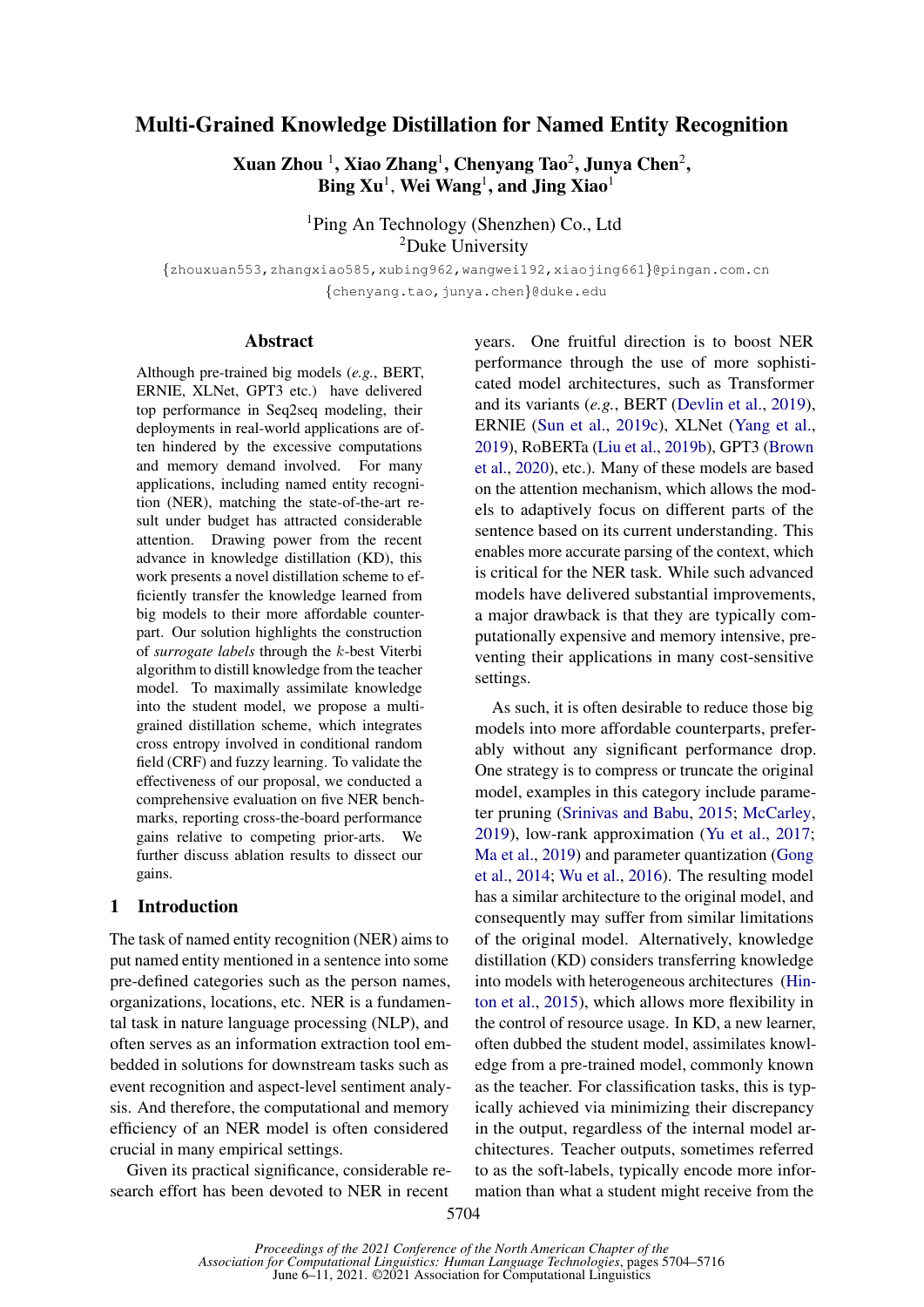raw training feature-label pairs, thus resulting the improved learning efficiency.

However, for sequence tasks such as NER, standard techniques from KD do not readily apply. While common KD seeks to minimize the KL divergence between the output label distributions, for NER, the number of label combinations grows exponentially wrt the sequence length. Extracting teacher knowledge as if each combination is a different label category would be largely inefficient, if possible at all. On the other hand, many SOTA NER models are built on conditional random fields (CRF) to incorporate the label dependencies, and it only offers an un-normalized likelihood that is not directly amenable to the computation of KLdivergence. Another challenge for training an NER model is the lack of labeled sequences for training, while the unlabeled sequences may be plentiful. The promise to leverage unlabeled data to improve NER accuracy is appealing.

To address the above challenges, in this paper, we present an efficient knowledge distillation scheme that trains a light model (*e.g.*, BiLSTM) which is able to retain the accuracy of its heavier counterparts, such as BERT, while significantly reduce cost. Our solution exploits the "soft surrogates", *i.e.*, the most probable label sequences under the teacher model, to inform the student learner. To efficiently identify the most likely label sequences and determine their relative likelihood, we explore the use of Viterbi algorithm to expedite computation. We also explore the use of unlabeled data to improve performance.

In summary, we highlight the following contributions in this study:  $(i)$  We present a novel multi-grained knowledge distillation strategy for sequence labeling via efficiently selecting k-best label sequence using Viterbi algorithm; (ii) We advocate the use of a complete cross entropy loss and fuzzy distillation loss to respectively account for probability mass of un-selected sequences and the uncertainties in teacher confidence;  $(iii)$  We present a comprehensive empirical analysis to dissect the gains from each individual components. We also show our model delivers substantial improvement relative to competing solutions on a wide-range of real-world benchmarks to demonstrate its utility.

## 2 Background

Our work is inspired by three lines of research: sequence-level knowledge distillation, kbest Viterbi algorithm and fuzzy conditional random field (CRF). In the following we review the technical backgrounds that are needed for the construction of our model.

Sequence-level Knowledge Distillation. Knowledge distillation (KD) is originally developed for classification tasks [\(Hinton et al.,](#page-8-6) [2015;](#page-8-6) [Tang et al.,](#page-9-5) [2019\)](#page-9-5). When dealing with sequence outputs (*e.g.*, machine translation, sequence labeling), where each unique combination of the output sequence is treated as different category, then the standard distillation objective is no longer appropriate, if feasible at all. This is because the number of unique combinations for a length  $L$  sequence with  $T$  possible tags scale at  $T^L$ . To combat such exponential scaling, [Kim and Rush](#page-8-7) [\(2016\)](#page-8-7) investigated using beam search for teacher output to select  $k$ -best candidates for KD in neural machine translation (NMT), and [Mun'im et al.](#page-9-6) [\(2019\)](#page-9-6) utilized an similar technique for KD in Large Vocabulary Continuous Speech Recognition (LVSCR) tasks.

 $k$ -best Viterbi Decoding. Viterbi decoding is a dynamic programming technique to find a sequence with the highest score in an exponential-growth domain, with only linear complexity [\(Viterbi,](#page-9-7) [1967\)](#page-9-7). Generalization has been proposed to extend its original scope to find the top- $K$  sequences that are most probable, see [\(Huang and Chiang,](#page-8-8) [2005;](#page-8-8) [Nielsen,](#page-9-8) [2011\)](#page-9-8) for details. A summary of the algorithm can be found in the supplementary material. In the context of KD in sequence tasks, a trained teacher model assigns varying probability to all sequence combinations. Our motivation is that the k-best Viterbi can be repurposed to pick out the K-most probable label sequences predicted by the teacher model, which plays an analogous role to the *softlabels* (Figure [1a](#page-2-0)), without incurring unmanageable computational overhead.

<span id="page-1-0"></span>Conditional Random Field. CRF [\(Lafferty et al.,](#page-8-9) [2001\)](#page-8-9) is a classic and powerful energy-based model that is capable of capturing complex spatial or temporal dependency structures. In the context of NLP, it has been generally used as a refinement layer that accounts for correlations missed by the base NLP model, which typically brings in additional performance gains for various NLP tasks [\(Lafferty et al.,](#page-8-9) [2001;](#page-8-9) [Collobert et al.,](#page-8-10) [2011a;](#page-8-10) [Huang et al.,](#page-8-11) [2015\)](#page-8-11). Implementation-wise, CRF computes an energy given a candidate output y and a context x (*i.e.*, input sequence), followed by a *softmax* operator to obtain the conditional likelihood, *i.e.*,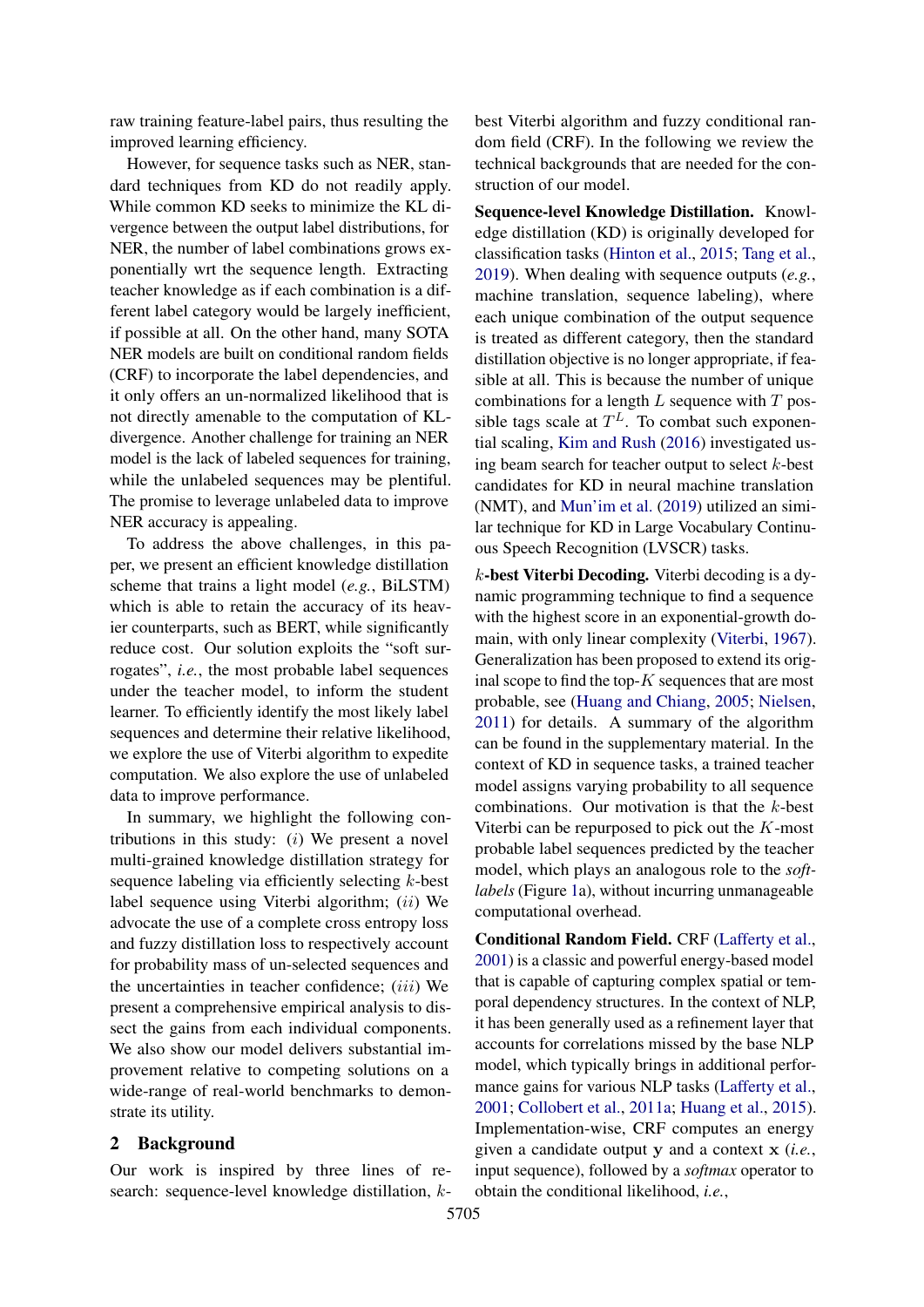<span id="page-2-0"></span>

Figure 1: Left. The model prediction accuracy improves as one includes more candidate  $K$ . **Right.** The non-top- $K$  probability remains non-neglectable even for moderately large  $K$ . Here, OntoNotes 4.0 is used for illustration, and Y-axis represents the proportion of samples, whose non-top- $K$  cumulative probability is greater than 0.1.

$$
\mathbb{P}(\mathbf{y}|\mathbf{x}) = \frac{e^{s(\mathbf{x}, \mathbf{y})}}{\sum_{\tilde{\mathbf{y}} \in Y_{\text{all}}} e^{s(\mathbf{x}, \tilde{\mathbf{y}})}},\tag{1}
$$

where  $Y_{all}$  is the set of all possible tag sequences, s(x, y) represents the *"compliance"* energy score between two sequences x and y. In classical NLP models,  $s(x, y)$  is typically specified via handcrafted features and dependencies. In modern deep learning models, a typical decomposition of  $s(\mathbf{x}, \mathbf{y})$ is given by two parts

<span id="page-2-2"></span>
$$
s(\mathbf{x}, \mathbf{y}) = \sum_{j=1}^{L-1} \text{logit}_{j, \mathbf{y}_j}(\mathbf{x}) + A_{\mathbf{y}_j, \mathbf{y}_{j+1}}, \quad (2)
$$

namely the *emission* and *transition* score. The transition matrix  $A \in \mathbb{R}^{T \times T}$  characterizes the smoothness of the label sequence (probability of switching between consequent labels), and  $\mathrm{logit}_{i,k}(\mathbf{x})$  denotes the likelihood of seeing label  $k$  at position  $j$ as predicted by the base model. Note that we do not have to enumerate the exponentially many  $Y_{all}$ to compute the likelihood, which can be efficiently handled by the Viterbi algorithm introduced above in linear time [\(Collobert et al.,](#page-8-12) [2011b\)](#page-8-12).

Fuzzy CRF. It has been argued that properly adjusting the uncertainty of teacher prediction usually lends better knowledge transfer to the student, which can either be sharpening or relaxing the teacher predicted distributions. In standard KD, this is achieved by the incorporation of an annealing factor. In our setup, we consider relaxation via generalizing CRF to a candidate set of label sequences [\(Shang et al.,](#page-9-9) [2018\)](#page-9-9) rather than individual ones. Formally, we define the fuzzy loss as

$$
\mathbb{P}(Y_{\text{candidate}}|\mathbf{x}) = \frac{\sum_{\mathbf{y}' \in Y_{\text{candidate}}} e^{s(\mathbf{x}, \mathbf{y}')}}{\sum_{\tilde{\mathbf{y}} \in Y_{\text{all}}} e^{s(\mathbf{x}, \tilde{\mathbf{y}})}}, \quad (3)
$$

where Y<sub>candidate</sub> contains candidate label sequences. Here, we will use the k-best teacher predicted label sequences as the candidate set.

<span id="page-2-1"></span>

#### **Teacher outputs**

Figure 2: k-best cross entropy loss uses predicted weights for each candidate label sequence, while kbest fuzzy loss group the candidates together and use their aggregated weight. The two losses represent finegrained and coarse-grained learning from teacher respectively. Both schemes lump weights for the nontop- $K$  labels.

## 3 Multi-Grained Distillation

In this section we detail the construction of our distillation scheme, with the overall architecture outlined in Figure [3.](#page-3-0)

### 3.1 Viterbi Distillation for Sequence Outputs

Now we are ready to present details of our main contribution, Viterbi distillation for sequence outputs. Our basic idea is to extract information from the teacher model via drawing a set of most probable sequences, together with the respective confidence to those sequences. Then these sequences are presented to the student model during its training, to pass on the knowledge from teacher through various loss functions.

More specifically, we apply the  $k$ -best Viterbi algorithm (see Algorithm [1](#page-10-0) in the supplementary material) to get the pairs  $\{(\mathbf{y}_1^{(i)}, p_1^{(i, t)}), \cdots, (\mathbf{y}_K^{(i)}, p_K^{(i, t)})\}$ for sample  $\mathbf{x}^{(i)}$ , where  $\mathbf{y}_i^{(i)}$  $j^{(i)}$  is the *j*-th most-likely label sequence, and  $p_i^{(i, \mathbf{t})}$  $j_j^{(i, \mathbf{t})}$  is the corresponding probability under the teacher model (indicated by the superscript t). Similarly, in our subsequent discussions we denote  $p_i^{(i,s)}$  $j_j^{(i, s)}$  as the probability produced by the **student** model on the label sequence  $y_j^{(i)}$  $\frac{j}{j}$ .

## 3.1.1 Fine-grained  $k$ -best Cross Entropy Distillation

We proposed to approximate the complete cross entropy with the following  $k$ -best Vertibi approximation to avoid the exponential level of computational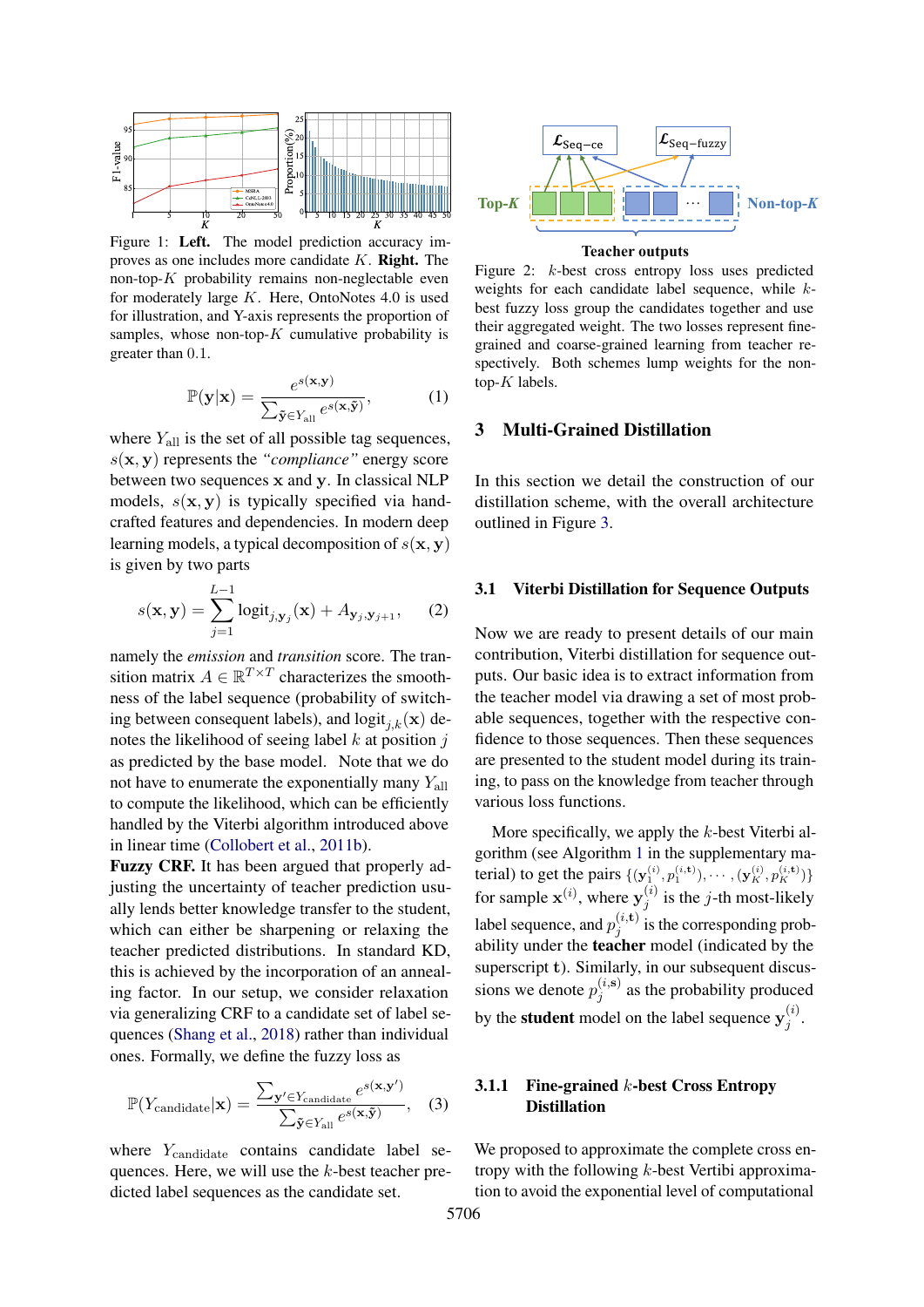<span id="page-3-0"></span>

Figure 3: Model schematic for multi-grained knowledge distillation.

complexity:

$$
\mathcal{L}_{\text{Seq-ce}}(\mathbf{x}^{(i)})
$$
\n
$$
:= -\sum_{\tilde{\mathbf{y}} \in Y_{\text{all}}} \mathbb{P}^{\mathbf{t}}(\tilde{\mathbf{y}}|\mathbf{x}^{(i)}) \log \left( \mathbb{P}^{\mathbf{s}}(\tilde{\mathbf{y}}|\mathbf{x}^{(i)}) \right)
$$
\n
$$
\approx -\sum_{j=1}^{K} p_j^{(i,\mathbf{t})} \log \left( p_j^{(i,\mathbf{s})}(\mathbf{y}_j^{(i)}|\mathbf{x}^{(i)}) \right)
$$
\n
$$
- \left( 1 - p_{\text{sum}}^{\mathbf{t}} \right) \log \left( 1 - p_{\text{sum}}^{\mathbf{s}} \right),
$$
\n(4)

where  $\mathbb{P}^{t}(\cdot|\cdot)$  and  $\mathbb{P}^{s}(\cdot|\cdot)$  are the CRF likelihoods respectively for teacher and student, and we collect the probability mass of the top- $K$  sequences into terms  $p_{\text{sum}}^{\text{t}}$  and  $p_{\text{sum}}^{\text{s}}$ , *i.e.*,

$$
p_{\text{sum}}^{\text{t}} = \sum_{j=1}^{K} p_j^{(i,\text{t})}, \quad p_{\text{sum}}^{\text{s}} = \sum_{j=1}^{K} p_j^{(i,\text{s})}.
$$
 (5)

Note that we have suppressed the dependency on x for notational clarity. We emphasize the residual probability mass  $(1 - p_{sum}^{t}) \gg 0$  (see Figure [1b](#page-2-0)), and therefore should not be excluded from the loss as in [Kim and Rush](#page-8-7) [\(2016\)](#page-8-7); [Wang et al.](#page-9-10) [\(2020\)](#page-9-10).

### 3.1.2 Coarse-grained Fuzzy Distillation

To more appropriately account for the uncertainty in the teacher guidance, we advocate the use of a fuzzy objective that does not discriminate between the likelihood among the top- $K$  picks. Concretely, this is given by the binary cross entropy in terms of  $p_{\text{sum}}^{\text{t}}$  and  $p_{\text{sum}}^{\text{s}}$ ,

$$
\mathcal{L}_{\text{Seq-fuzzy}}(\mathbf{x}^{(i)}) := -p_{\text{sum}}^{\mathbf{t}} \log(p_{\text{sum}}^{\mathbf{s}})
$$

$$
- (1 - p_{\text{sum}}^{\mathbf{t}}) \log(1 - p_{\text{sum}}^{\mathbf{s}}).
$$
 (6)

Multi-grained Distillation. See Figure [2](#page-2-1) for a graphical illustration of cross entropy and fuzzy objectives, which shows different granularity on learning from teacher.

### 3.1.3 Integrating Distillation Objectives

In addition to the "pure" distillation operations, we also allow direct learning from ground-truth labels and surrogate ones labeled by the teacher model (details found in Section [3.2\)](#page-3-1). These two kinds of targets are named hard labels, and the related loss is as follows,

<span id="page-3-2"></span>
$$
\mathcal{L}_{\text{hard}}(\mathbf{x}^{(i)}) := -\log \mathbb{P}(\mathbf{y}_{\text{hard}}|\mathbf{x}^{(i)}).
$$
 (7)

Thus, the final loss is the weighted sum of three terms defined above,

$$
\mathcal{L}_{\text{Seq-all}} = \frac{1}{N} \sum_{i=1}^{N} \lambda_1 \mathcal{L}_{\text{hard}}(\mathbf{x}^{(i)}) + \lambda_2 \mathcal{L}_{\text{Seq-fuzzy}}(\mathbf{x}^{(i)}) + \lambda_3 \mathcal{L}_{\text{Seq-ce}}(\mathbf{x}^{(i)}),
$$
(8)

where  $\lambda_i \geq 0, i = 1, 2, 3$ .

Automated Tuning of Loss Weights. Tuning the loss weights  $\{\lambda_i\}_{i=1}^3$  in [\(8\)](#page-3-2) via standard techniques such as grid search can be laborious and costly. In this work, we leverage the *uncertainty weighting* strategy proposed in [\(Cipolla et al.,](#page-8-13) [2018\)](#page-8-13) to automate the weight selection procedure to balance multi-task objectives, both for its simplicity and robust performance. More specifically, we add uncertainty regularization terms for the weights, resulting

<span id="page-3-3"></span>
$$
\mathcal{L}_{\text{Seq-all}}^{\text{u}} = \mathcal{L}_{\text{Seq-all}} - \frac{1}{2} \left( \log \lambda_1 + \log \lambda_2 + \log \lambda_3 \right),\tag{9}
$$

as our new learning objective.

### <span id="page-3-1"></span>3.2 Data Augmentation and Misc

Augmenting with Unlabeled Data. NER applications are often challenged with the lack of labeled instances for training. Motivated by the observations from prior studies that data augmentation using unlabeled data may improve distillation performance [\(Mukherjee and Awadallah,](#page-9-11) [2019;](#page-9-11) [Tang](#page-9-5)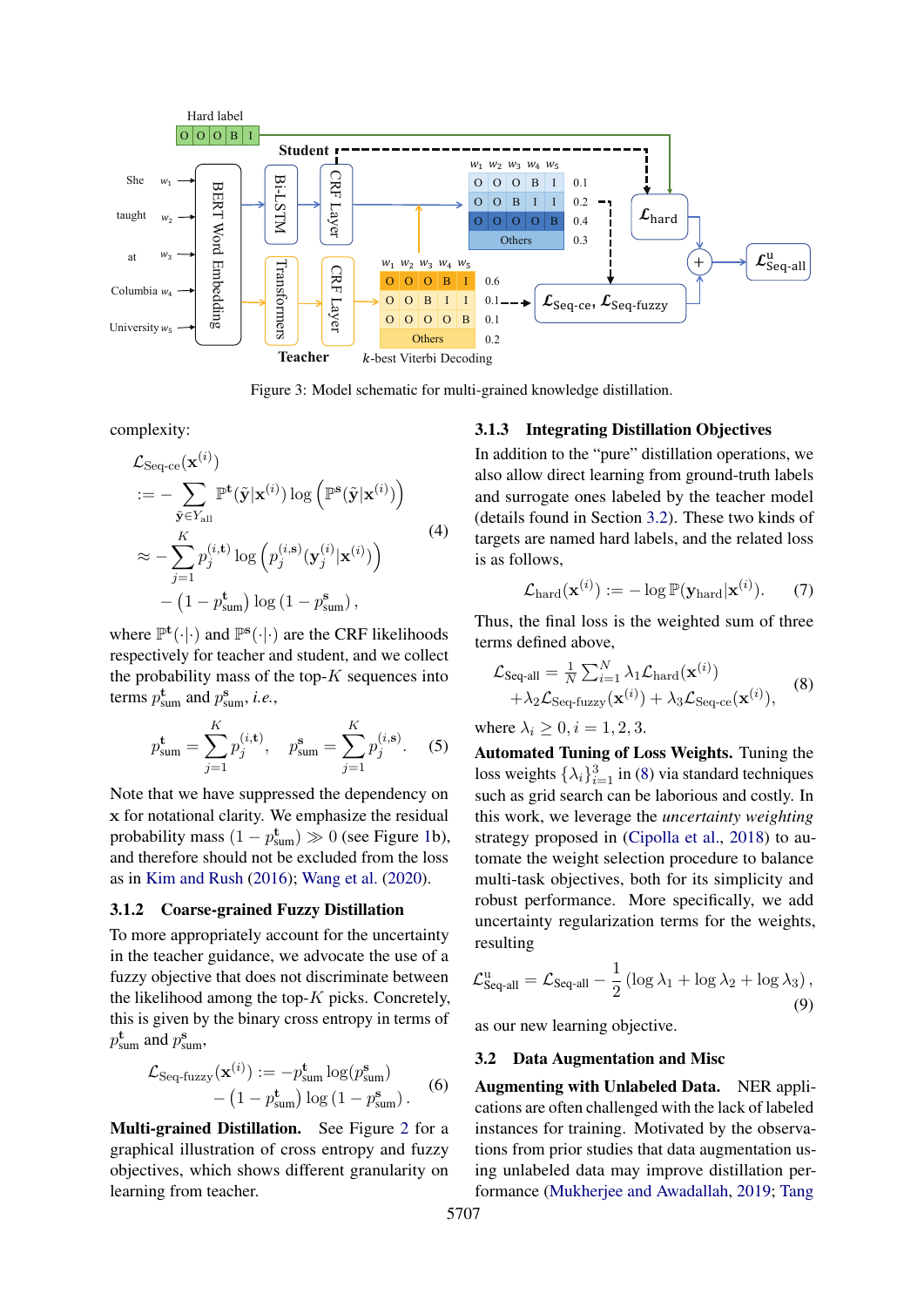[et al.,](#page-9-5) [2019\)](#page-9-5), we also feed unlabeled data to the teacher model to construct additional surrogate label sequences using  $k$ -best Viterbi for distillation. We pool the surrogate sequences from both labeled and unlabeled data for cross entropy and fuzzy loss. Besides, we use Top-1 sequence as hard label to educate the student.

Token-level Distillation. To verify the necessity of using a sequence-level distillation, we additionally consider token-level distillation with standard KD techniques. Specifically, we consider the following loss

$$
\mathcal{L}_{\text{Token}} := -\frac{1}{N} \sum_{i=1}^{N} \sum_{j=1}^{T} \mathcal{L}_{i,j}, \tag{10}
$$

where  $\mathcal{L}_{i,j} = \sum_{k=1}^{L} \mathbb{P}^{\text{t}}(\mathbf{y}_j = k | \mathbf{x}^{(i)}) \log(\mathbb{P}^{\text{s}}(\mathbf{y}_j =$  $k|\mathbf{x}^{(i)}$ ) is the token-level KL-divergence between the teacher's and student's predicted distributions for each token, rather than the token sequence distribution. This breaks the dependencies between tokens to avoid the combinatory complexity, thus enabling standard KD. The probability  $\mathbb{P}(\mathbf{y}_j = k | \mathbf{x}^{(i)})$  can be simply calculated by *emission* score, in this case, the loss is denoted as  $\mathcal{L}_{\text{Token-em}}$ . To recover the spatial dependencies, we can add *transition* matrix to derive the probability  $\mathbb{P}(\mathbf{y}_j = k | \mathbf{x}^{(i)})$  by calculating the marginal distribution of token from the probability distribution  $\mathbb{P}(\mathbf{y}|\mathbf{x}^{(i)})$  given by CRF, similar to [Wang](#page-9-10) [et al.](#page-9-10) [\(2020\)](#page-9-10). We denote this corresponding loss as  $\mathcal{L}_{\text{Token-pos}}$ .

### 4 Related Work

NER without BERT. Extensive investigations in NER have been conducted without appealing to the BERT architecture, and instead using simpler architectures such as BiLSTM or convolutional neural network (CNN) [\(Huang et al.,](#page-8-11) [2015;](#page-8-11) [Strubell et al.,](#page-9-12) [2017a\)](#page-9-12). Special effort has been made to adapt the NER network architectures for better handling of lexicons. [Liu et al.](#page-8-14) [\(2019a\)](#page-8-14) leveraged hybrid semi-Markov CRFs to improve NER recognition with Gazetteers, where segments are used as the basic units instead of words. In [Zhang and Yang](#page-9-13) [\(2018\)](#page-9-13) a lattice-structured LSTM is proposed to encode a sequence of input characters as well as all potential words that match a lexicon. [Gui et al.](#page-8-15) [\(2019\)](#page-8-15) incorporates lexicons using a rethinking mechanism under a CNN setup, which renders faster inference compared with lattice-LSTM. [Peng et al.](#page-9-14) [\(2019\)](#page-9-14)

explores weighted word embedding to match all probable words given the lexicons. In the method given by [Ghaddar and Langlais](#page-8-16) [\(2018\)](#page-8-16), a lexical representation is computed for each word with a 120-dimensional vector, where element encodes the similarity of the word with an entity type. Recently, [Ding et al.](#page-8-17) [\(2019\)](#page-8-17) leveraged the graph neural network (GNN) to exploit the additional rich information captured by the gazetteers, setting new SOTA performance. Our distillation work is orthogonal to these developments, and the techniques can be combined for further improvements.

Compressing BERT with Distillation. Various efforts have been made to reduce the size and cost of BERT or other big models while maximally maintaining their outstanding performance, and KD offers an appealing alternative to the direct amputation of the original models. Along this line, [Tang et al.](#page-9-5) [\(2019\)](#page-9-5) studied on compressing BERT to BiLSTM for classification, resulting a model with comparable performance to ELMo but  $100 \times$ fewer parameters and  $15\times$  faster inference. [Tsai](#page-9-15) [et al.](#page-9-15) [\(2019\)](#page-9-15) successfully applied KD for multilingual sequence labeling model, enabling SOTA results on an MiniBERT model afforded by a single CPU. Other developments include distillation on intermediate representations [\(Sun et al.,](#page-9-16) [2019b\)](#page-9-16) and student pre-training [\(Turc et al.,](#page-9-17) [2019\)](#page-9-17). The value of unlabeled data in KD has also been explored [\(Mukherjee and Awadallah,](#page-9-11) [2019\)](#page-9-11). Our work complements these studies via presenting a framework of using top-K soft-surrogate labels for KD.

Distilling with top- $K$  Picks. Parallel to our work, [Tang et al.](#page-9-18) [\(2020\)](#page-9-18) also considered a top- $K$  scheme for KD. This work distincts from our proposal via assigning uniform weights to the un-selected labels sequences, a practice that can be largely inefficient. Another work close to our setup is [Wang](#page-9-10) [et al.](#page-9-10) [\(2020\)](#page-9-10), where the authors tried to distill the structural knowledge from multiple monolingual teachers to a single student. In their loss, the probability mass of the non-top- $K$  picks is discarded. In Figure [1](#page-2-0) (right), we show that the probability for non-top- $K$  picks is non-neglectable, which is properly accounted for in our proposed complete cross entropy loss.

### 5 Experiment

To validate the proposed solution and elaborate the gains, we benchmark it against state-of-the-art methods, through a wide range of experiments on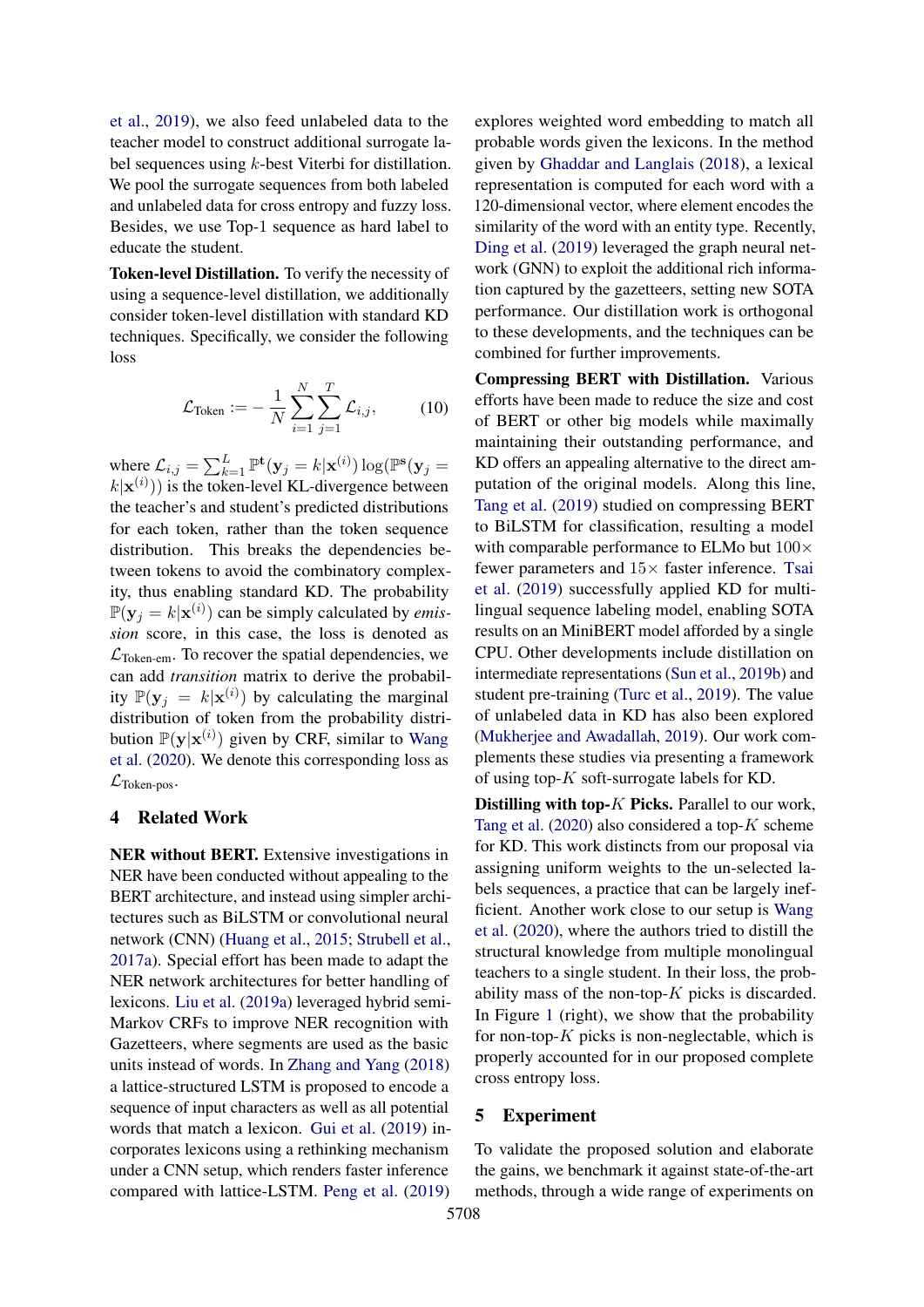real-world datasets. All experiments are implemented with Tensorflow and executed on a single NVIDIA P100 GPU. Details of the experimental setup are provided in supplementary material, due to space limits, and our code will be avialable at [https://github.com/11zhouxuan/](https://github.com/11zhouxuan/multi_grained_kd_ner) [multi\\_grained\\_kd\\_ner](https://github.com/11zhouxuan/multi_grained_kd_ner).

# 5.1 Datasets

The following real-world datasets are considered in our study. Detailed summary statistics of the datasets can be found in supplementary material.

CoNLL-2003 NER [\(Sang and De Meulder,](#page-9-19) [2003\)](#page-9-19) consists of newswire from Reuters RCV corpus. Unlabeled data from the Reuters RCV corpus is used for our data augmentation experiments.

OntoNotes [\(Consortium et al.,](#page-8-18) [2011\)](#page-8-18) is an annotated multilingual corpus consists of texts from a wide variety of sources, such as telephone conversation, broadcast and newswire. For our NER experiment, we consider

- English NER is derived from OntoNotes Release 5.0 and processed according to [Pradhan](#page-9-20) [et al.](#page-9-20) [\(2013\)](#page-9-20).
- Chinese NER is derived from OntoNotes Release 4.0 and processed according to [Che et al.](#page-8-19) [\(2013\)](#page-8-19).

Text data from other OntoNotes tasks are used as unlabeled data.

MSRA [\(Levow,](#page-8-20) [2006\)](#page-8-20) is a Chinese NER dataset with its corpus derived from news domain. We use the Chinese word segmentation dataset MSR [\(Levow,](#page-8-20) [2006\)](#page-8-20) for unlabeled data.

Weibo [\(Peng and Dredze,](#page-9-21) [2015\)](#page-9-21) is a Chinese NER dataset derived from social media contents. Only a small fraction of data is labeled in this dataset.

# 5.2 Model specification

We briefly describe the modeling and training specifications choices for the teacher and student models below.

Teacher Model. To build a strong learner, our teacher model is constructed by a BERT model followed by a CRF layer, and we denote it as BERT+CRF. Specifically, we use  $BERT_{BASE}$ <sup>[1](#page-5-0)</sup> model as our feature encoder, which is known to perform strongly across a wide range of NLP tasks. A dropout layer is concatenated to the BERT, followed by a fully connected layer that computes the  $logit(\mathbf{x})$  for the labels at each location. We further apply an additional CRF-layer as defined in [\(2\)](#page-2-2) to account for the temporal dependencies among the labels, similar to the work of [Meng et al.](#page-9-22) [\(2019\)](#page-9-22). The teacher model is trained using the standardized fine-tune paradigm [\(Devlin et al.,](#page-8-0) [2019\)](#page-8-0). Following [Howard and Ruder](#page-8-21) [\(2018\)](#page-8-21); [Sun et al.](#page-9-23) [\(2019a\)](#page-9-23), we set different learning rates for each layer. A larger rate is used for CRF, and for the BERT the learning rates decays by a factor of 0.9 as the layers approaches the input.

Student Model. For our student model, we want it to be light, fast yet still sufficiently expressive. To this end, we use the BiLSTM+CRF architecture proposed in [Huang et al.](#page-8-11) [\(2015\)](#page-8-11). This model exploits a Bidirectional LSTM to map input sequence x into a sequence of feature vectors, which accounts for the context from both directions. The rest of the construction follows what has been described for the teacher model, with the BERT part replaced by the BiLSTM. We reuse the learned word-embeddings from the teacher model and keep it frozen during training. Empirically, we find this strategy produces better results, possibly due to reduced effort transferring the knowledge of richer embedding representation compared to alternatives such as *word2vec*, and it also avoids over-fitting.

# 5.3 Baselines, Variations and Evaluation

In addition to the vanilla teacher and student models described above, we also considered the following strong established NER baselines in our experiments.

- BERT teacher baselines (Chinese NER) BERT+Glyce [\(Meng et al.,](#page-9-22) [2019\)](#page-9-22).
- Non-BERT student baselines (English NER) LSTM-CNNs [\(Chiu and Nichols,](#page-8-22) [2016\)](#page-8-22), LEX [\(Ghaddar and Langlais,](#page-8-16) [2018\)](#page-8-16), IDCNN [\(Strubell et al.,](#page-9-24) [2017b\)](#page-9-24), HSCRF [\(Liu](#page-8-14) [et al.,](#page-8-14) [2019a\)](#page-8-14).
- Non-BERT student baselines (Chinese NER) SUL [\(Peng et al.,](#page-9-14) [2019\)](#page-9-14), Lattice-LSTM [\(Zhang and Yang,](#page-9-13) [2018\)](#page-9-13), NMDM [\(Ding et al.,](#page-8-17) [2019\)](#page-8-17), ME-CNER [\(Xu et al.,](#page-9-25) [2019\)](#page-9-25).

Variations. To further understand the contributions from different components of our proposal, we run different variations of the model to dissect the gains. We use BiLSTM+CRF as our

<span id="page-5-0"></span><sup>1</sup>[https://github.com/google-research/](https://github.com/google-research/bert) [bert](https://github.com/google-research/bert)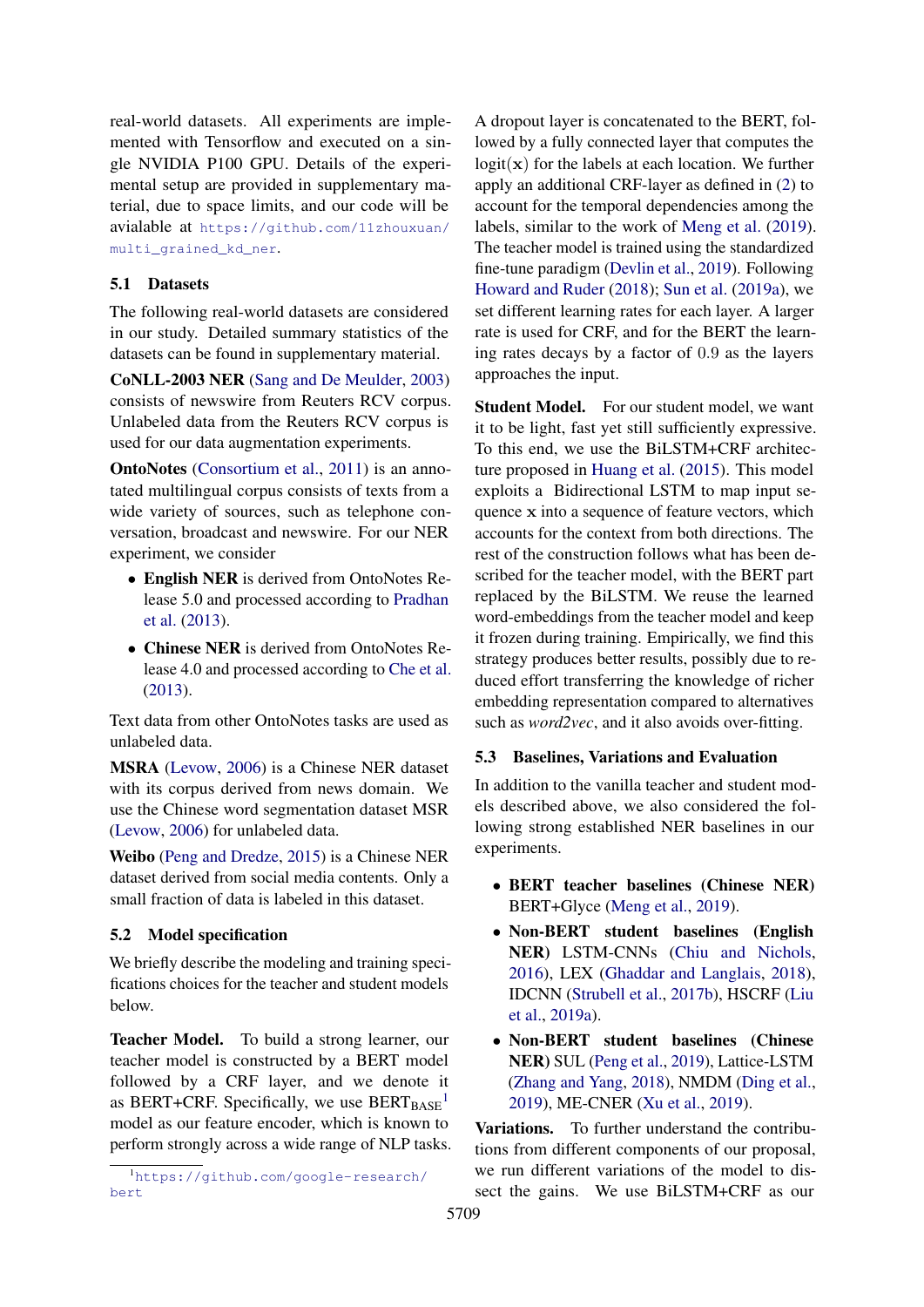<span id="page-6-0"></span>Table 1: Comparison of F1 scores. ↑ denotes the gain relative to Vanilla BiLSTM+CRF baseline. Best results in each category are shown in bold. Results for the competing baselines are collected from the original papers.

| <b>Models</b>                |                    | <b>Datasets</b>               |                         |                       |                         |                        |  |
|------------------------------|--------------------|-------------------------------|-------------------------|-----------------------|-------------------------|------------------------|--|
|                              |                    |                               | <b>English Datasets</b> |                       | <b>Chinese Datasets</b> |                        |  |
| <b>English</b>               | <b>Chinese</b>     | <b>CoNLL-2003</b>             | <b>OntoNotes 5.0</b>    | <b>MSRA</b>           | Weibo                   | <b>OntoNotes 4.0</b>   |  |
|                              | Vanilla BERT+CRF   | NA                            | NA.                     | 94.80                 | 67.33                   | 79.16                  |  |
| BERT+CRF (teacher)           | Glyce+BERT         | NA.                           | NA.                     | 95.54                 | 67.60                   | 80.62                  |  |
|                              | BERT+CRF (teacher) | 92.03                         | 89.92                   | 95.91                 | 71.22                   | 82.39                  |  |
| <b>LSTM-CNNs</b>             | Lattice-LSTM       | 90.91                         | 86.17                   | 93.18                 | 58.79                   | 73.88                  |  |
| <b>IDCNN</b>                 | <b>NMDM</b>        | 90.54                         | 86.84                   | 94.4                  | 59.5                    | 76.0                   |  |
| <b>LEX</b>                   | <b>SUL</b>         | 90.52                         | 87.95                   | 93.44                 | 61.24                   | 75.54                  |  |
| <b>HSCRF</b>                 | <b>ME-CNER</b>     | 91.10                         | 89.94                   | 91.45                 | 68.93                   | NA.                    |  |
| Vanilla BiLSTM+CRF           |                    | 80.08                         | 82.58                   | 90.70                 | 51.85                   | 64.40                  |  |
| + TE (no distillation)       |                    | $88.35 \uparrow 8.27$         | $87.35 \uparrow 4.77$   | $91.69 \uparrow 0.99$ | 54.87 $\uparrow$ 3.02   | 69.78 $\uparrow$ 5.38  |  |
| $+TE + TOKEN-EM$             |                    | $88.46 \uparrow 8.38$         | $87.39 \uparrow 4.81$   | $91.51 \uparrow 0.81$ | $53.55 \uparrow 1.70$   | $70.46 \uparrow 6.06$  |  |
| + TE + TOKEN-POS             |                    | $88.66 \uparrow 8.58$         | $88.17 \uparrow 5.59$   | $91.77 \uparrow 1.07$ | 54.34 $\uparrow$ 2.49   | $71.19 \uparrow 6.79$  |  |
| $+TE+SEO$                    |                    | 89.54 $\uparrow$ 9.46         | 88.34 $\uparrow$ 5.76   | 91.98 $\uparrow$ 1.98 | 57.14 $\uparrow$ 5.29   | $72.33 \uparrow 7.93$  |  |
| $+TE + DA$ (no distillation) |                    | $90.69 \uparrow 10.61$        | $87.52 \uparrow 4.94$   | $92.68 \uparrow 1.96$ | 69.74 $\uparrow$ 17.89  | $74.53 \uparrow 10.13$ |  |
| $+TE + DA + TOKEN-EM$        |                    | $90.49 \uparrow 10.41$        | $88.05 \uparrow 5.47$   | $92.66 \uparrow 1.96$ | $69.83 \uparrow 17.98$  | 74.52 $\uparrow$ 10.12 |  |
| $+TE + DA + TOKEN-POS$       |                    | $90.98 \uparrow 10.90$        | $88.29 \uparrow 5.71$   | $92.59 \uparrow 1.89$ | 69.90 $\uparrow$ 18.05  | $74.88 \uparrow 10.48$ |  |
| $+TE + DA + SEO$ (student)   |                    | <b>91.17</b> $\uparrow$ 11.09 | 88.91 $\uparrow$ 6.32   | $92.99 \uparrow 2.29$ | $71.62 \uparrow 19.77$  | $76.05 \uparrow 11.65$ |  |

base model, and consider variants with combinations of the following components in our experiments: (i) TE: use fixed pre-trained teacher embedding; (ii) TOKEN-EM: token-level distillation with loss  $\mathcal{L}_{\text{Token-em}}$ ; (iii) TOKEN-POS: token-level distillation with with loss  $\mathcal{L}_{\text{Token-pos}}$ ; (iv) SEQ: multi-grained sequence-level distillation with loss  $\mathcal{L}^{\text{u}}_{\text{Seq-all}}$ ; (v) DA: augmented with unlabeled data. We also vary the size of best candidate set from  $K = 1$  to  $K = 15$ .

Evaluation. We report the F1 score following [Sang and De Meulder](#page-9-19) [\(2003\)](#page-9-19), and relegate other quantitative metrics such as *Precision* and *Recall* to the supplementary material. We apply early stopping with max patience set to 5 based on the performance of the development set.

#### 5.4 Analysis of Results

From Table [1](#page-6-0) we first find out that, in all three Chinese datasets, our teacher model outperforms two baselines [\(Meng et al.,](#page-9-22) [2019\)](#page-9-22). We owe this to the layer-wise learning rate and discriminative finetuning strategies [\(Howard and Ruder,](#page-8-21) [2018;](#page-8-21) [Sun](#page-9-23) [et al.,](#page-9-23) [2019a\)](#page-9-23). Another analysis in terms of teacher is that directly copying the teacher embedding to the student model can be most helpful, for both English and Chinese datasets.

Regarding distillation, it achieved cross-theboard performance gains relative to the nodistillation TE baseline. Our final proposal, namely TE+DA+SEQ, performs better or similarly to almost all of its non-BERT baselines. Note that these competing baselines have leveraged additional do-

<span id="page-6-1"></span>Table 2: Performance with different loss combinations.

| Loss                                      | Datasets      |       |       |                |             |       |  |
|-------------------------------------------|---------------|-------|-------|----------------|-------------|-------|--|
| Combinations                              | OntoNotes 4.0 |       |       | $CoMLI - 2003$ |             |       |  |
|                                           | D             | R     | F1    | P              | R           | F1    |  |
| $\mathcal{L}_{\text{Seq-all}}^{\text{u}}$ | 77.96         | 74.23 | 76.05 |                | 90.85 91.50 | 91.17 |  |
| + $\mathcal{L}_{\mathrm{Token-pos}}$      | 76.63         | 74 47 | 75.53 | 90.63          | 91.51       | 91.07 |  |
| - $\mathcal{L}_{\text{Seq-fuzzy}}$        | 78.11         | 73.43 | 75.70 | 90.43          | 91.11       | 90.77 |  |
|                                           | 75 71         | 74.87 | 75.29 | 90.35          | 91.60       | 90.97 |  |

<span id="page-6-2"></span>Table 3: Comparison of automated uncertainty weighting (auto) defined in [\(9\)](#page-3-3) versus equal weighting (equal).

| Datasets          |       | Without DA | With DA |       |  |
|-------------------|-------|------------|---------|-------|--|
|                   | auto  | equal      | auto    | equal |  |
| <b>MSRA</b>       | 91.98 | 91.77      | 92.99   | 92.83 |  |
| Weibo             | 57.14 | 55.59      | 71.62   | 70.09 |  |
| OntoNotes 4.0     | 72.32 | 71.32      | 76.05   | 75.83 |  |
| <b>CoNLL-2003</b> | 89.54 | 89.26      | 91.17   | 91.09 |  |
| OntoNote 5.0      | 88 34 | 88.27      | 88.91   | 88.42 |  |

main knowledge, such as lexicon information, to boost NER performance (see Related Work). Such practice not only adds specialized modeling effort and complexity, but also make the resulting architecture less generalizable to other tasks. Our results show that we can match the performance via reaping the knowledge from more sophisticated models using general purpose sequence-level distillation, rather than appealing to dedicated modeling effort.

We also observed that inducing data augmentation consistently improves student learning. And notably, in all cases, the sequence-level distillation outperforms token-level distillation, especially in the absence of data augmentation.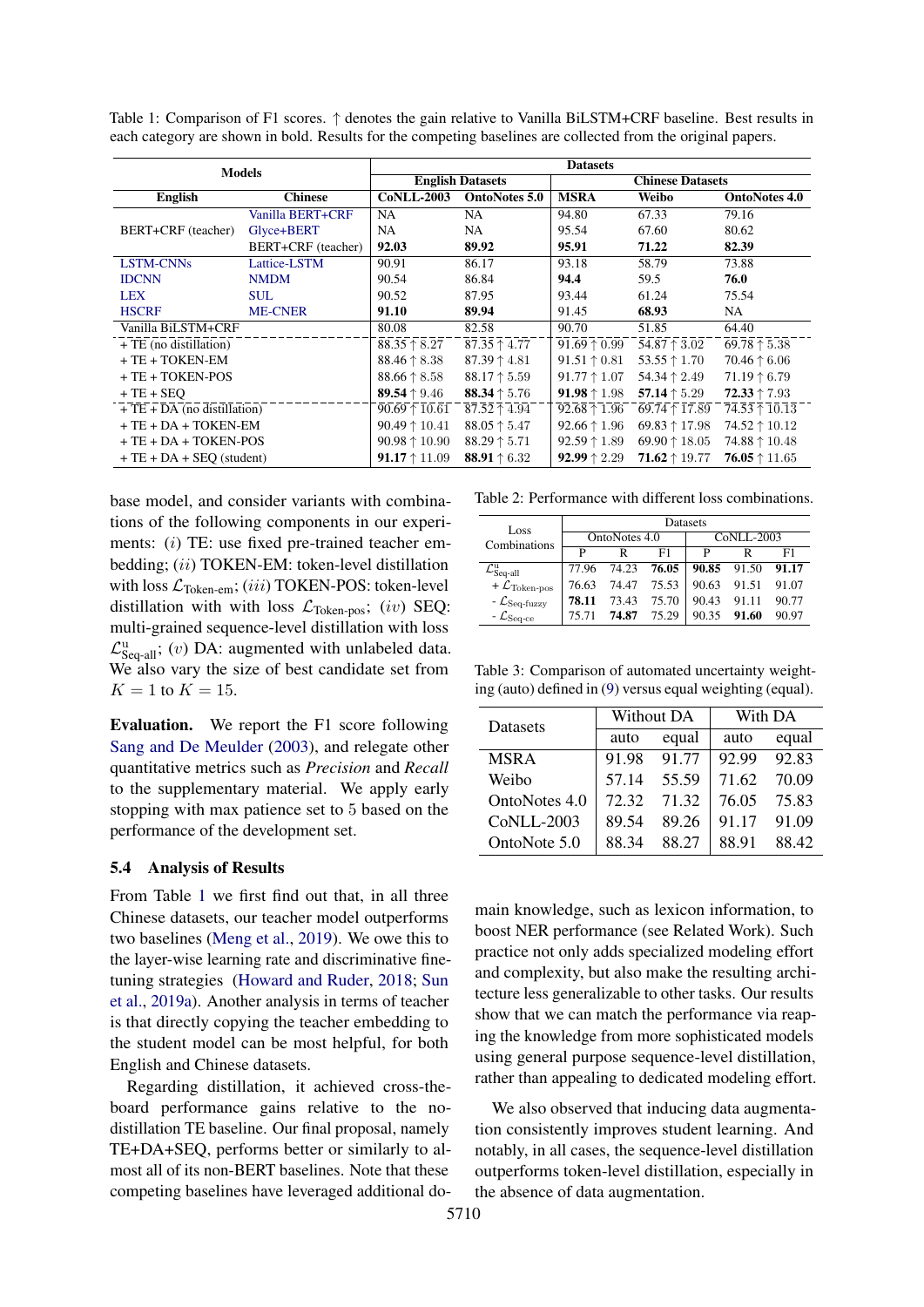Table 4: Comparison of efficiency.

<span id="page-7-2"></span><span id="page-7-0"></span>

Figure 4: Performance with different candidate size K.

### 5.5 Ablation Study

Size of Candidate Set. In Figure [4,](#page-7-0) we compare how varying the size of candidate set affects performance. The performance peaks at a moderate K, after that the gain tapers off. This is because when using an excessive  $K$ , the distillation process starts to include more inaccurate label-sequences, compromising the learning efficiency (as top-K label-sequences are treated equally in the fuzzy objective).

Effect of Augmenting with Unlabeled Data. In Figure [5,](#page-7-1) we report the F1 scores with different number of unlabeled instances to augment the distillation phase for on Weibo dateset, which has very few training instances but an enormous unlabeled set. The use of data augmentation drastically boosts student's performance (F1:  $57.14 \rightarrow 71.62$ ). The distillation performance monotonically increases as more unlabeled instances are used, and the performance closes, even beats the teacher model in the large sample limit.

Loss Combinations. We further explore additional combinations of losses to sharpen our understanding, with main results summarized in Table [2.](#page-6-1) Combinations of sequence-level and token-level  $\cos(i.e., \mathcal{L}_{\text{Seq-all}}^{\text{u}} + \mathcal{L}_{\text{Token-pos}})$  reveal a slight drop in performance. We also subtract each individual  $\mathcal{L}_{\text{Seq-fuzzy}}$  and  $\mathcal{L}_{\text{Seq-ce}}$  from  $\mathcal{L}_{\text{Seq-all}}^{\text{u}}$ . It appears that the coarse-grained loss  $\mathcal{L}_{\text{Seq-fluzzy}}$  is propitious to increase the recall value, while using the finegrained loss  $\mathcal{L}_{\text{Seq-ce}}$  will get better precision value.

Effect of Uncertainty Weighting. In this paper, we balance our loss functions with different scales

<span id="page-7-1"></span>

Figure 5: Performance gains using more unlabeled data on the Weibo dataset. Dashed line denotes the teacher performance baseline.

by injecting uncertainty [\(Cipolla et al.,](#page-8-13) [2018\)](#page-8-13). This method yields a regularization term of weight, preventing the weight tends to zero. Table [3](#page-6-2) shows that, regularized weighting outperforms equal weighting in all cases.

Computation Efficiency. To examine the efficiency gains, we compare inference time difference between the teacher and student model, as reported in Table [4.](#page-7-2) Our student model achieves over  $40\times$ reduction and speedup, while achieving comparable performance compared with the teacher model. Alternative Choice of Student Model. We also exam the performance of multi-grained distillation method on another student model, that is four transformer layers, which has a similarity structure as BERT. The results are showed in supplementary material (Table [9\)](#page-12-0).

#### 6 Conclusions

In this work, we develop novel multi-grained knowledge distillation techniques to train a light NER model with comparable performance with their more sophisticated counterparts. In particular, we show that Viterbi algorithm can be exploited to impart the knowledge of  $k$ -best predictions from the teacher model to the student. We further advocated the use of CRF adjustments, fuzzy objective and data augmentation to improve performance. Our empirical experiments carefully analyze the gains from our proposal on a wide range of NER benchmarks, via efficiently transferring knowledge from a powerful BERT model to a much more compact BiLSTM student. In future work, we seek to extend the proposed framework to more general distillation applications where CRF is used, such as speech recognition, and distill with more general representation transfer schemes [\(Chen et al.,](#page-8-23) [2020\)](#page-8-23).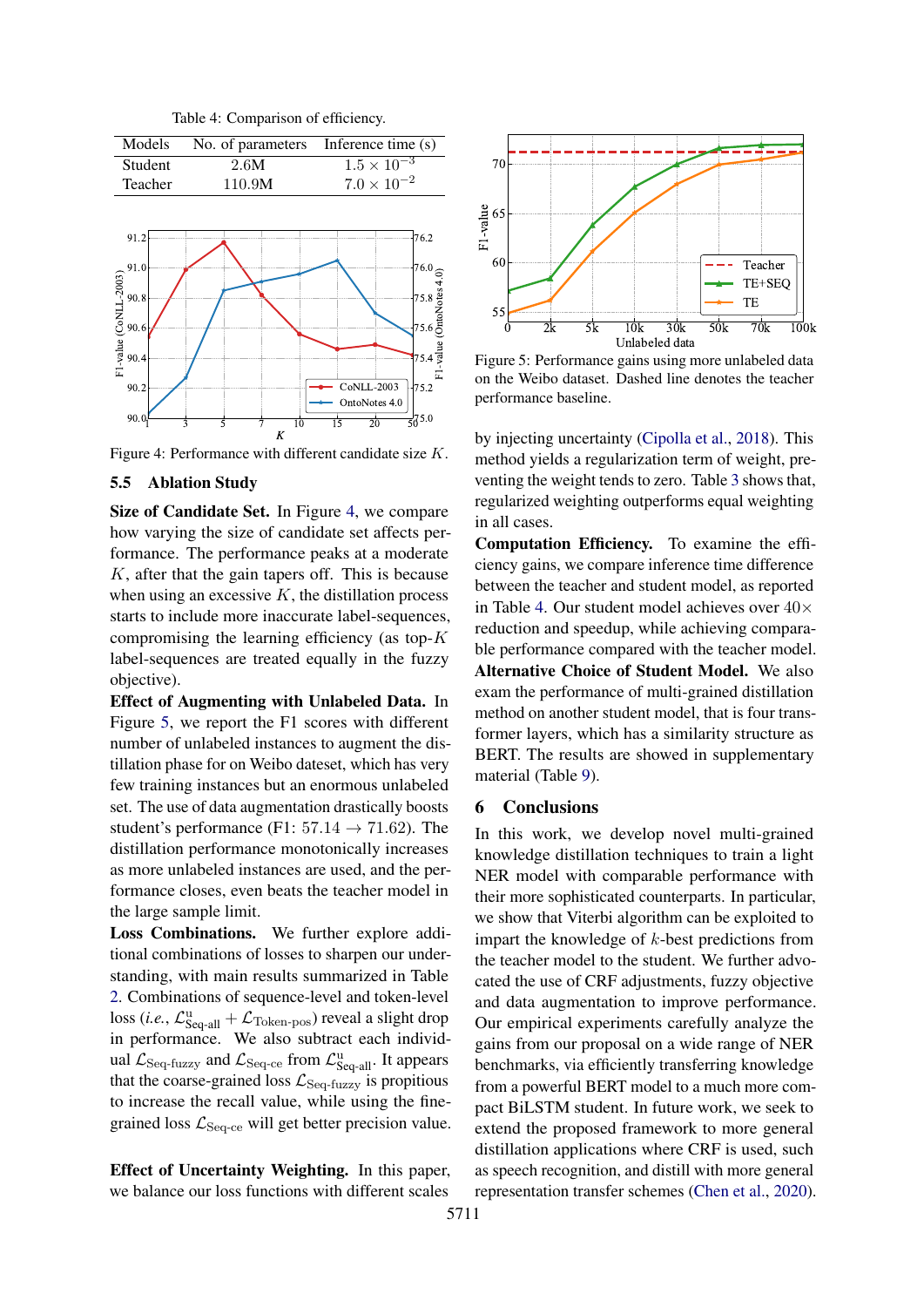## Acknowledgements

The authors would like to thank the anonymous reviewers for their insightful comments. The research conducted at Duke was supported in part by the DOE, NSF and ONR.

## References

- <span id="page-8-2"></span>Tom B Brown, Benjamin Mann, Nick Ryder, Melanie Subbiah, Jared Kaplan, Prafulla Dhariwal, Arvind Neelakantan, Pranav Shyam, Girish Sastry, Amanda Askell, et al. 2020. Language models are few-shot learners. *arXiv preprint arXiv:2005.14165*.
- <span id="page-8-19"></span>Wanxiang Che, Mengqiu Wang, Christopher D Manning, and Ting Liu. 2013. Named entity recognition with bilingual constraints. In *NAACL*.
- <span id="page-8-23"></span>Junya Chen, Zidi Xiu, Benjamin Goldstein, Ricardo Henao, Lawrence Carin, and Chenyang Tao. 2020. Supercharging imbalanced data learning with causal representation transfer. *arXiv preprint arXiv:2011.12454*.
- <span id="page-8-22"></span>Jason P.C. Chiu and Eric Nichols. 2016. [Named entity](https://doi.org/10.1162/tacl_a_00104) [recognition with bidirectional LSTM-CNNs.](https://doi.org/10.1162/tacl_a_00104) *Transactions of the Association for Computational Linguistics*, 4:357–370.
- <span id="page-8-13"></span>R. Cipolla, Y. Gal, and A. Kendall. 2018. [Multi-task](https://doi.org/10.1109/CVPR.2018.00781) [learning using uncertainty to weigh losses for scene](https://doi.org/10.1109/CVPR.2018.00781) [geometry and semantics.](https://doi.org/10.1109/CVPR.2018.00781) In *CVPR*.
- <span id="page-8-10"></span>Ronan Collobert, Jason Weston, Léon Bottou, Michael Karlen, Koray Kavukcuoglu, and Pavel Kuksa. 2011a. Natural language processing (almost) from scratch. *Journal of machine learning research*, 12(ARTICLE):2493–2537.
- <span id="page-8-12"></span>Ronan Collobert, Jason Weston, Léon Bottou, Michael Karlen, Koray Kavukcuoglu, and Pavel Kuksa. 2011b. Natural language processing (almost) from scratch. *Journal of machine learning research*, 12(Aug):2493–2537.
- <span id="page-8-18"></span>Linguistic Data Consortium et al. 2011. Ontonotes release 4.0 [online] available from: https://catalog. ldc. upenn. edu. *LDC2011T03*.
- <span id="page-8-0"></span>Jacob Devlin, Ming-Wei Chang, Kenton Lee, and Kristina Toutanova. 2019. [BERT: Pre-training of](https://doi.org/10.18653/v1/N19-1423) [deep bidirectional transformers for language under](https://doi.org/10.18653/v1/N19-1423)[standing.](https://doi.org/10.18653/v1/N19-1423) In *NAACL*.
- <span id="page-8-17"></span>Ruixue Ding, Pengjun Xie, Xiaoyan Zhang, Wei Lu, Linlin Li, and Luo Si. 2019. A neural multi-digraph model for chinese ner with gazetteers. In *ACL*.
- <span id="page-8-16"></span>Abbas Ghaddar and Phillippe Langlais. 2018. [Robust](https://www.aclweb.org/anthology/C18-1161) [lexical features for improved neural network named](https://www.aclweb.org/anthology/C18-1161)[entity recognition.](https://www.aclweb.org/anthology/C18-1161) In *COLING*.
- <span id="page-8-5"></span>Yunchao Gong, Liu Liu, Ming Yang, and Lubomir Bourdev. 2014. Compressing deep convolutional networks using vector quantization. *arXiv preprint arXiv:1412.6115*.
- <span id="page-8-15"></span>Tao Gui, Ruotian Ma, Qi Zhang, Lujun Zhao, Yu-Gang Jiang, and Xuanjing Huang. 2019. [Cnn-based chi](https://doi.org/10.24963/ijcai.2019/692)[nese ner with lexicon rethinking.](https://doi.org/10.24963/ijcai.2019/692) In *IJCAI*.
- <span id="page-8-6"></span>Geoffrey Hinton, Oriol Vinyals, and Jeff Dean. 2015. Distilling the knowledge in a neural network. *Computer Science*, 14(7):38–39.
- <span id="page-8-21"></span>Jeremy Howard and Sebastian Ruder. 2018. [Universal](https://doi.org/10.18653/v1/P18-1031) [language model fine-tuning for text classification.](https://doi.org/10.18653/v1/P18-1031) In *ACL*.
- <span id="page-8-8"></span>Liang Huang and David Chiang. 2005. [Better k-best](https://www.aclweb.org/anthology/W05-1506) [parsing.](https://www.aclweb.org/anthology/W05-1506) In *Proceedings of the Ninth International Workshop on Parsing Technology*.
- <span id="page-8-24"></span>Zhiheng Huang, Yi Chang, Bo Long, Jean-Francois Crespo, Anlei Dong, Sathiya Keerthi, and Su-Lin Wu. 2012. Iterative Viterbi A\* algorithm for k-best sequential decoding. In *ACL*.
- <span id="page-8-11"></span>Zhiheng Huang, Wei Xu, and Kai Yu. 2015. [Bidi](http://arxiv.org/abs/1508.01991)[rectional LSTM-CRF models for sequence tagging.](http://arxiv.org/abs/1508.01991) *CoRR*, abs/1508.01991.
- <span id="page-8-25"></span>Xiaoqi Jiao, Yichun Yin, Lifeng Shang, Xin Jiang, Xiao Chen, Linlin Li, Fang Wang, and Qun Liu. 2019. Tinybert: Distilling bert for natural language understanding. *arXiv preprint arXiv:1909.10351*.
- <span id="page-8-7"></span>Yoon Kim and Alexander M. Rush. 2016. [Sequence](https://doi.org/10.18653/v1/D16-1139)[level knowledge distillation.](https://doi.org/10.18653/v1/D16-1139) In *EMNLP*.
- <span id="page-8-9"></span>John Lafferty, Andrew Mccallum, and Fernando Pereira. 2001. Conditional random fields: Probabilistic models for segmenting and labeling sequence data. In *ICML*.
- <span id="page-8-20"></span>Gina-Anne Levow. 2006. The third international chinese language processing bakeoff: Word segmentation and named entity recognition. In *Proceedings of the Fifth SIGHAN Workshop on Chinese Language Processing*.
- <span id="page-8-14"></span>Tianyu Liu, Jin-Ge Yao, and Chin-Yew Lin. 2019a. [Towards improving neural named entity recognition](https://doi.org/10.18653/v1/P19-1524) [with gazetteers.](https://doi.org/10.18653/v1/P19-1524) In *ACL*.
- <span id="page-8-1"></span>Yinhan Liu, Myle Ott, Naman Goyal, Jingfei Du, Mandar Joshi, Danqi Chen, Omer Levy, Mike Lewis, Luke Zettlemoyer, and Veselin Stoyanov. 2019b. Roberta: A robustly optimized bert pretraining approach. *arXiv preprint arXiv:1907.11692*.
- <span id="page-8-4"></span>Xindian Ma, Peng Zhang, Shuai Zhang, Nan Duan, Yuexian Hou, Dawei Song, and Ming Zhou. 2019. A tensorized transformer for language modeling. *arXiv preprint arXiv:1906.09777*.
- <span id="page-8-3"></span>JS McCarley. 2019. Pruning a bert-based question answering model. *arXiv preprint arXiv:1910.06360*.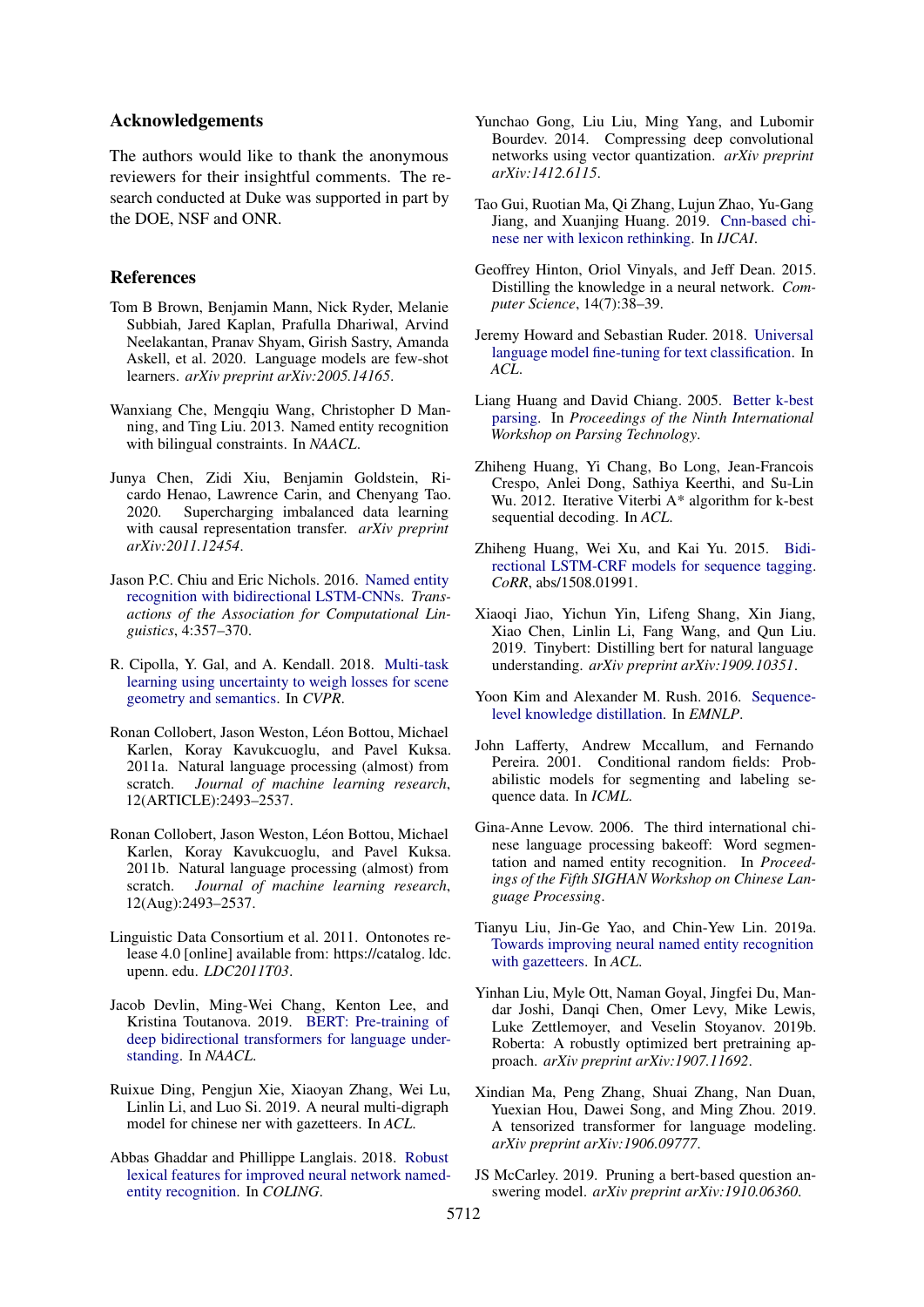- <span id="page-9-22"></span>Yuxian Meng, Wei Wu, Fei Wang, Xiaoya Li, Ping Nie, Fan Yin, Muyu Li, Qinghong Han, Xiaofei Sun, and Jiwei Li. 2019. [Glyce: Glyph-vectors for chinese](http://papers.nips.cc/paper/8542-glyce-glyph-vectors-for-chinese-character-representations.pdf) [character representations.](http://papers.nips.cc/paper/8542-glyce-glyph-vectors-for-chinese-character-representations.pdf) In *NIPS*.
- <span id="page-9-11"></span>Subhabrata Mukherjee and Ahmed Hassan Awadallah. 2019. Distilling transformers into simple neural networks with unlabeled transfer data. *arXiv preprint arXiv:1910.01769*.
- <span id="page-9-6"></span>Raden Mu'az Mun'im, Nakamasa Inoue, and Koichi Shinoda. 2019. Sequence-level knowledge distillation for model compression of attention-based sequence-to-sequence speech recognition. In *ICASSP*.
- <span id="page-9-8"></span>Jesper Nielsen. 2011. A coarse-to-fine approach to computing the k-best viterbi paths. In *CPM*.
- <span id="page-9-14"></span>Minlong Peng, Ruotian Ma, Qi Zhang, and Xuanjing Huang. 2019. Simplify the usage of lexicon in chinese ner. *arXiv preprint arXiv:1908.05969*.
- <span id="page-9-21"></span>Nanyun Peng and Mark Dredze. 2015. Named entity recognition for chinese social media with jointly trained embeddings. In *EMNLP*.
- <span id="page-9-20"></span>Sameer Pradhan, Alessandro Moschitti, Nianwen Xue, Hwee Tou Ng, Anders Björkelund, Olga Uryupina, Yuchen Zhang, and Zhi Zhong. 2013. Towards robust linguistic analysis using ontonotes. In *CoNLL*.
- <span id="page-9-19"></span>Erik F Sang and Fien De Meulder. 2003. Introduction to the conll-2003 shared task: Languageindependent named entity recognition. *arXiv preprint cs/0306050*.
- <span id="page-9-9"></span>Jingbo Shang, Liyuan Liu, Xiaotao Gu, Xiang Ren, Teng Ren, and Jiawei Han. 2018. [Learning named](https://doi.org/10.18653/v1/D18-1230) [entity tagger using domain-specific dictionary.](https://doi.org/10.18653/v1/D18-1230) In *EMNLP*.
- <span id="page-9-2"></span>Suraj Srinivas and R. Venkatesh Babu. 2015. Data-free parameter pruning for deep neural networks. *Computer Science*, pages 2830–2838.
- <span id="page-9-12"></span>Emma Strubell, Patrick Verga, David Belanger, and Andrew McCallum. 2017a. [Fast and accurate entity](https://doi.org/10.18653/v1/D17-1283) [recognition with iterated dilated convolutions.](https://doi.org/10.18653/v1/D17-1283) In *EMNLP*.
- <span id="page-9-24"></span>Emma Strubell, Patrick Verga, David Belanger, and Andrew McCallum. 2017b. [Fast and accurate entity](https://doi.org/10.18653/v1/D17-1283) [recognition with iterated dilated convolutions.](https://doi.org/10.18653/v1/D17-1283) In *EMNLP*.
- <span id="page-9-23"></span>Chi Sun, Xipeng Qiu, Yige Xu, and Xuanjing Huang. 2019a. How to fine-tune bert for text classification? *arXiv preprint arXiv:1905.05583*.
- <span id="page-9-16"></span>Siqi Sun, Yu Cheng, Zhe Gan, and Jingjing Liu. 2019b. Patient knowledge distillation for bert model compression. *arXiv preprint arXiv:1908.09355*.
- <span id="page-9-0"></span>Yu Sun, Shuohuan Wang, Yukun Li, Shikun Feng, Xuyi Chen, Han Zhang, Xin Tian, Danxiang Zhu, Hao Tian, and Hua Wu. 2019c. Ernie: Enhanced representation through knowledge integration. *arXiv preprint arXiv:1904.09223*.
- <span id="page-9-18"></span>Jiaxi Tang, Rakesh Shivanna, Zhe Zhao, Dong Lin, Anima Singh, Ed H. Chi, and Sagar Jain. 2020. [Un](http://arxiv.org/abs/2002.03532)[derstanding and Improving Knowledge Distillation.](http://arxiv.org/abs/2002.03532) *arXiv:2002.03532 [cs, stat]*. ArXiv: 2002.03532.
- <span id="page-9-5"></span>Raphael Tang, Yao Lu, Linqing Liu, Lili Mou, Olga Vechtomova, and Jimmy Lin. 2019. Distilling taskspecific knowledge from bert into simple neural networks. *arXiv preprint arXiv:1903.12136*.
- <span id="page-9-15"></span>Henry Tsai, Jason Riesa, Melvin Johnson, Naveen Arivazhagan, Xin Li, and Amelia Archer. 2019. [Small](https://doi.org/10.18653/v1/D19-1374) [and Practical BERT Models for Sequence Labeling.](https://doi.org/10.18653/v1/D19-1374) In *EMNLP-IJCNLP*.
- <span id="page-9-17"></span>Iulia Turc, Ming-Wei Chang, Kenton Lee, and Kristina Toutanova. 2019. Well-read students learn better: On the importance of pre-training compact models. *arXiv preprint arXiv:1908.08962*.
- <span id="page-9-7"></span>Andrew Viterbi. 1967. Error bounds for convolutional codes and an asymptotically optimum decoding algorithm. *IEEE transactions on Information Theory*, 13(2):260–269.
- <span id="page-9-10"></span>Xinyu Wang, Yong Jiang, Nguyen Bach, Tao Wang, Fei Huang, and Kewei Tu. 2020. Structure-level knowledge distillation for multilingual sequence labeling. In *ACL*.
- <span id="page-9-4"></span>Jiaxiang Wu, Cong Leng, Yuhang Wang, Qinghao Hu, and Jian Cheng. 2016. Quantized convolutional neural networks for mobile devices. In *CVPR*.
- <span id="page-9-25"></span>Canwen Xu, Feiyang Wang, Jialong Han, and Chenliang Li. 2019. Exploiting multiple embeddings for chinese named entity recognition. In *CIKM*.
- <span id="page-9-26"></span>Jie Yang and Yue Zhang. 2018. [NCRF++: An open](https://doi.org/10.18653/v1/P18-4013)[source neural sequence labeling toolkit.](https://doi.org/10.18653/v1/P18-4013) In *ACL*.
- <span id="page-9-1"></span>Zhilin Yang, Zihang Dai, Yiming Yang, Jaime Carbonell, Ruslan Salakhutdinov, and Quoc V Le. 2019. Xlnet: Generalized autoregressive pretraining for language understanding. *arXiv preprint arXiv:1906.08237*.
- <span id="page-9-3"></span>Xiyu Yu, Tongliang Liu, Xinchao Wang, and Dacheng Tao. 2017. On compressing deep models by low rank and sparse decomposition. In *CVPR*.
- <span id="page-9-13"></span>Yue Zhang and Jie Yang. 2018. [Chinese NER using](https://doi.org/10.18653/v1/P18-1144) [lattice LSTM.](https://doi.org/10.18653/v1/P18-1144) In *ACL*.

#### Appendix

#### A Datasets statistic

Detailed summary statistics of the datasets.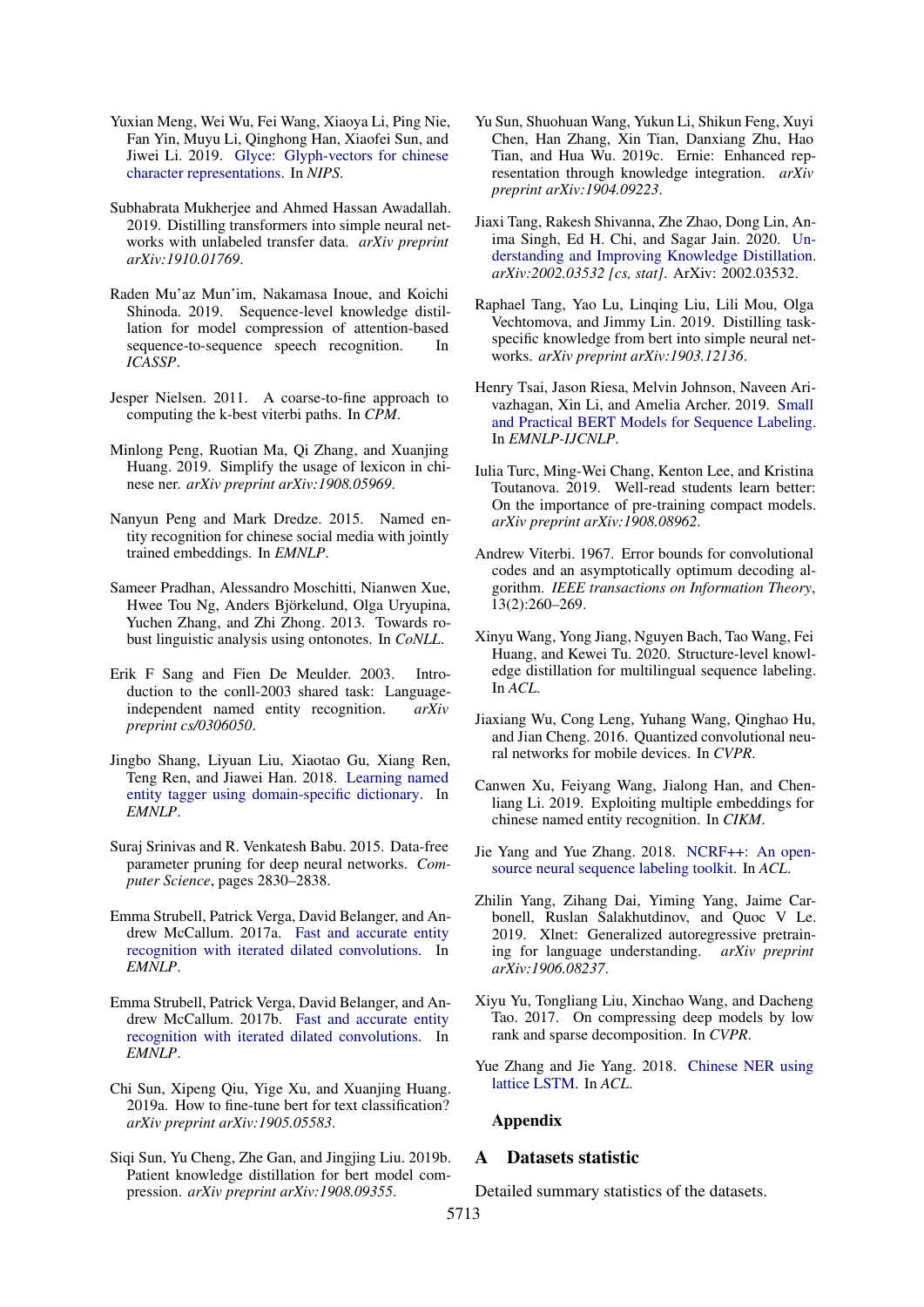Table 5: Summary statistics for the datasets. #Ent: number of entities; S: sentence size; T: token size.

| Language | <b>Dataset</b>     |                | #Ent Type | Train   | Unlabeled | Dev    | <b>Test</b> |
|----------|--------------------|----------------|-----------|---------|-----------|--------|-------------|
| English  | OntoNotes 5.0      | 18             | S         | 59.9k   | 36.0k     | 8.5k   | 8.3k        |
|          |                    |                | т         | 1088.5k | 676.6k    | 147.7k | 152.7k      |
|          | CoNLL-2003         | $\overline{4}$ | S         | 15.0k   | 50.0k     | 3.3k   | 3.5k        |
|          |                    |                | т         | 204.6k  | 1485.4k   | 51.4k  | 46.4k       |
|          | SemEval-2016 Task5 |                | S         | 1.8k    | 3.9k      | 0.2k   | 0.7k        |
|          |                    |                | т         | 27.6k   | 78.8k     | 3.7k   | 12.6k       |
|          | <b>MSRA</b>        | 3              | S         | 46.4k   | 25.5k     |        | 4.4k        |
|          |                    |                | T         | 979.2k  | 1190.2k   |        | 172.6k      |
| Chinese  | Weibo              | $\overline{4}$ | S         | 1.4k    | 50.0k     | 0.3k   | 0.3k        |
|          |                    |                | т         | 73.5k   | 2118.9k   | 14.4k  | 14.8k       |
|          |                    | 4              | S         | 15.7k   | 21.3k     | 4.3k   | 4.3k        |
|          | OntoNotes 4.0      |                | T         | 491.9k  | 659.0k    | 200.5k | 208.1k      |

### B Hyperparameters

In Table [6](#page-10-1) we list the search grids for our hyperparameter tuning. For each dataset we evaluate all combinations and report the test set results for best-performing model on the validation set.

<span id="page-10-1"></span>Table 6: Hyperparameters for student and teacher models.

| Hyperparameters  | Teacher                       | Student                   |  |
|------------------|-------------------------------|---------------------------|--|
| Batch size       | 32                            | ${16,32,64,128}$          |  |
| Learning rate    | Logit and BERT initial : le-5 | ${1e-3, 5e-4}$            |  |
|                  | $CRF:$ le-3                   |                           |  |
| Dropout rate     | Embedding: 0.5                | Embedding: $\{0.5, 0.6\}$ |  |
|                  | BERT output: 0.5              | LSTM output: 0.5          |  |
| LSTM hidden size |                               | 300                       |  |

### $C$  *k*-best Viterbi Algorithm

We implemented the  $k$ -best Viterbi algorithm generalized from the classic Viterbi algorithm, that is to storage the Top-K rather than maximum scores at each time step and tag type. Though exists more efficient k-best Viterbi implementation [\(Huang](#page-8-24) [et al.,](#page-8-24) [2012\)](#page-8-24) for large label scenarios, it only offers marginal efficiency gains as in our tasks. Unlike existing work [\(Yang and Zhang,](#page-9-26) [2018\)](#page-9-26), we remove short examples where  $K$  is larger than the possible number of label sequences. In our application, we also output the probability rather than the path score, and this needs another dynamic programming to calculate the denominator in [\(1\)](#page-1-0). The transition matrix is rule-constrained such that invalid transitions  $(e.g., B-ORG \rightarrow I-PER)$  are prohibited.

## D Results on student with transformer structure

Though our main result is reported as the BiLSTM student, the multi-grained distillation method proposed in this article is not restricted to this student model. We show herein the experiment results (Table [9\)](#page-12-0) on the four transformer layers as student model.

# Algorithm 1: Pseudocode of k-best Viterbi Algorithm

<span id="page-10-0"></span>

|              | <b>Input:</b> The length of input sequence $x^{(i)}$ as L, the                                         |
|--------------|--------------------------------------------------------------------------------------------------------|
|              | number of tags T, transition matrix $A[T \times T]$ ,                                                  |
|              | the <i>logits</i> $[L \times T]$ of $\mathbf{x}^{(i)}$ , K                                             |
|              | <b>Output:</b> $k$ -best paths and corresponding probabilities                                         |
| $\mathbf{1}$ | <b>Initialize:</b> <i>CurrentPath</i> = $1 : T$ ;                                                      |
| $\mathbf{2}$ | <b>Initialize:</b> <i>CurrentScore</i> = $logits[0, :]$ ;                                              |
| 3            | for $m = 0$ to $L - 1$ do                                                                              |
| 4            | $w = CurrentPath.shape[1];$                                                                            |
| 5            | <b>Update</b> <i>CurrentPath</i> by adding $T$ possible tags                                           |
|              | on the end of every path;                                                                              |
| 6            | Update CurrentScore of each path through (2);                                                          |
| 7            | <b>if</b> CurrentPath.shape[0] $\lt K \times T$ then                                                   |
| 8            | Continue                                                                                               |
| 9            | end                                                                                                    |
| 10           | <b>Group sort</b> <i>k</i> -best on <i>CurrentScore</i> ;                                              |
| 11           | <b>Update</b> <i>CurrentPath</i> using the indexes of $k$ -best                                        |
|              | scores, resulting $[w + 1, K \times T]$ ;                                                              |
| 12           | <b>Update</b> <i>CurrentScore</i> using the indexes of                                                 |
|              | k-best scores, resulting $[K, 1]$ ;                                                                    |
|              | 13 end                                                                                                 |
|              | 14 <b>Calculate</b> the denominator in $(1)$ using another                                             |
|              | dynamic programming, for details see (Collobert                                                        |
|              | et al., 2011b);                                                                                        |
| 15           | <b>return</b> $k$ -best paths and $k$ -best probabilities or                                           |
|              | $\{(\mathbf{y}_1^{(i)}, p_1^{(i,\mathbf{t})}), \cdots, (\mathbf{y}_K^{(i)}, p_K^{(i,\mathbf{t})})\},\$ |

## E Results on Sentiment Analysis Task

Table [7](#page-10-2) shows the experimental results on dataset SemEval-2016 Task 5 of aspect based sentiment analysis. In details, we choose subtask 1: Aspect term extraction of the restaurants domain, and split 10% of the training data as the development set. Texts from datasets SemEval-2014 and SemEval-2015 are used as unlabeled data.

Table 7: Results on SemEval-2016 Task 5.

<span id="page-10-2"></span>

| Model                       | P     | R     | F1    |
|-----------------------------|-------|-------|-------|
| BERT+CRF (teacher)          | 80.42 | 79.90 | 80.16 |
| Vanilla BiLSTM+CRF          | 76.70 | 65.11 | 70.43 |
| $+TE$                       | 74.86 | 66.08 | 71.20 |
| $+TE + TOKEN-EM$            | 73.69 | 68.49 | 71.12 |
| $+TE + TOKEN-POS$           | 76.33 | 64.79 | 70.09 |
| $+TE+SEO$                   | 77.02 | 67.36 | 71.87 |
| $+TE+DA$                    | 77.08 | 67.04 | 71.71 |
| $+TE + DA + TOKEN-EM$       | 68.04 | 74.60 | 71.17 |
| $+$ TE $+$ DA $+$ TOKEN-POS | 69.59 | 72.83 | 71.17 |
| $+TE + DA + SEO$ (student)  | 75.26 | 70.90 | 73.01 |

## F Experiment Results Details

This section contains detail experimental results for precision, recall and F1-value, see Table [8,](#page-11-0) [10](#page-11-1)[,11,](#page-11-2) [12](#page-11-3)[,13.](#page-11-4)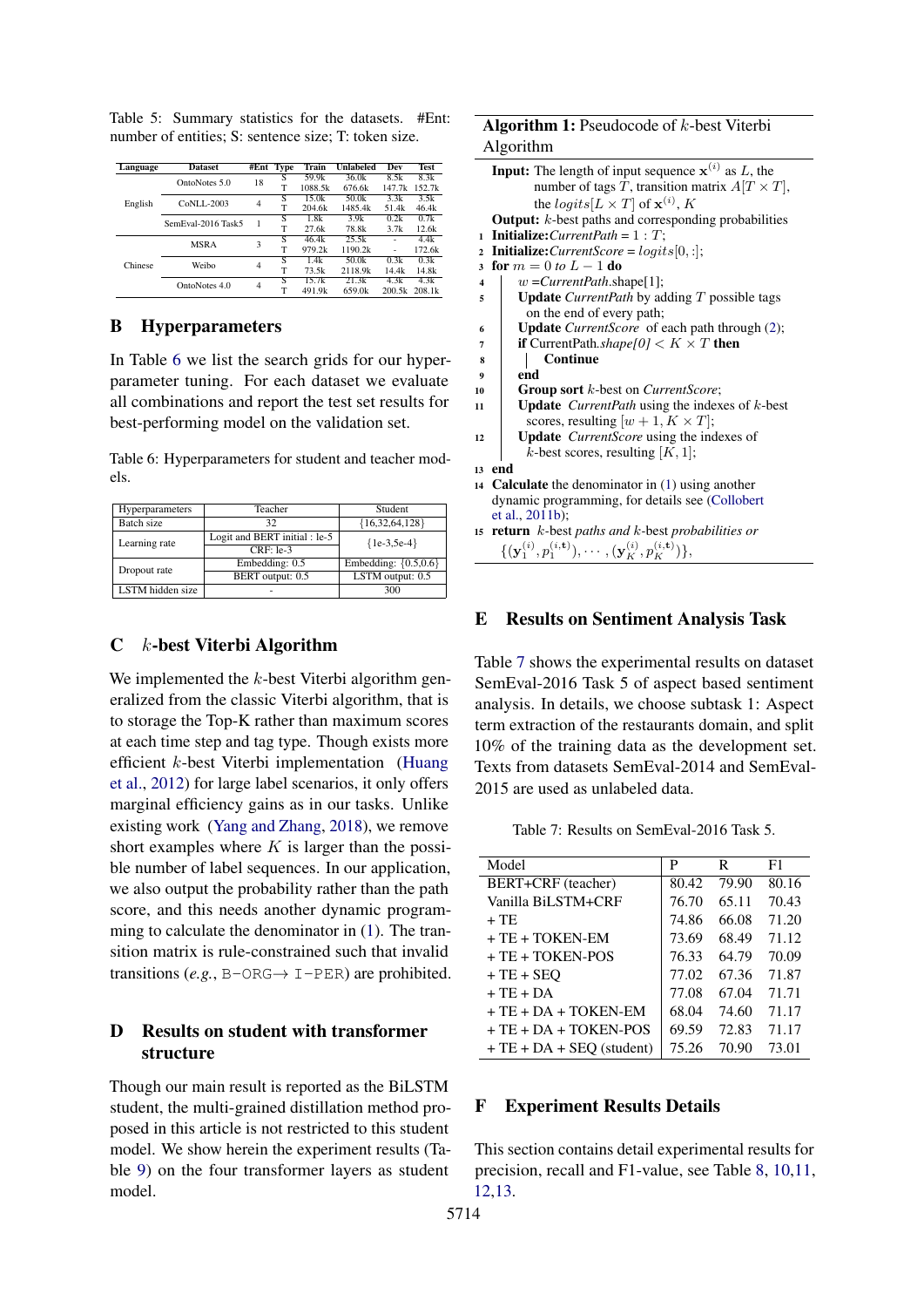Table 8: Results on MSRA.

<span id="page-11-0"></span>

| Model                      | P     | R     | F1    |
|----------------------------|-------|-------|-------|
| BERT+CRF (teacher)         | 95.96 | 95.86 | 95.91 |
| Vanilla BiLSTM+CRF         | 91.57 | 89.84 | 90.70 |
| $+TE$                      | 93.06 | 90.88 | 91.96 |
| $+TE + TOKEN-EM$           | 92.37 | 90.67 | 91.51 |
| $+TE + TOKEN-POS$          | 93.23 | 90.36 | 91.77 |
| $+TE+SEO$                  | 93.26 | 90.73 | 91.98 |
| $+TE+DA$                   | 93.77 | 91.61 | 92.68 |
| $+TE + DA + TOKEN-EM$      | 93.77 | 91.57 | 92.66 |
| $+TE + DA + TOKEN-POS$     | 93.61 | 91.59 | 92.59 |
| $+TE + DA + SEO$ (student) | 93.90 | 92.11 | 92.99 |

Table 13: Results on OntoNotes 5.0.

<span id="page-11-4"></span>Model P R F1

BERT+CRF (teacher) 89.51 88.35 89.92<br>Vanilla BiLSTM+CRF 82.88 82.29 82.58 Vanilla BiLSTM+CRF | 82.88 + TE 87.48 87.22 87.35 + TE + TOKEN-EM 87.41 87.37 87.39 + TE + TOKEN-POS <br>+ TE + SEQ 88.72 87.96 88.34 + TE + SEQ 88.72 87.96 88.34  $+ TE + DA$  88.10 86.85 87.52  $+ TE + DA + TOKEN-EM$  88.31 87.80 88.05  $+ TE + DA + TOKEN-POS$  89.02 87.57 88.29  $+ TE + DA + SEQ$  (student) 89.51 88.31 88.91

Table 10: Results on Weibo.

<span id="page-11-1"></span>

| Model                      | P     | R     | F1    |
|----------------------------|-------|-------|-------|
| BERT+CRF (teacher)         | 74.30 | 68.38 | 71.22 |
| Vanilla BiLSTM+CRF         | 64.08 | 43.54 | 51.85 |
| $+TE$                      | 65.67 | 47.13 | 54.87 |
| $+$ TE $+$ TOKEN-EM        | 60.79 | 47.85 | 53.55 |
| $+$ TE $+$ TOKEN-POS       | 67.02 | 45.69 | 54.34 |
| $+TE+SEO$                  | 66.90 | 49.87 | 57.14 |
| $+TE+DA$                   | 72.73 | 66.99 | 69.74 |
| $+$ TE $+$ DA $+$ TOKEN-EM | 71.04 | 68.66 | 69.83 |
| + TE + DA + TOKEN-POS      | 72.80 | 67.22 | 69.90 |
| $+TE + DA + SEO$ (student) | 74.29 | 69.14 | 71.62 |

Table 11: Results on OntoNotes 4.0.

<span id="page-11-2"></span>

| Model                      | P     | R     | F1    |
|----------------------------|-------|-------|-------|
| BERT+CRF (teacher)         | 81.87 | 82.91 | 82.39 |
| Vanilla BiLSTM+CRF         | 66.97 | 62.02 | 64.4  |
| + TE                       | 72.62 | 67.15 | 69.78 |
| $+TE + TOKEN-EM$           | 72.13 | 68.85 | 70.46 |
| $+TE + TOKEN-POS$          | 72.18 | 70.22 | 71.19 |
| $+TE+SEO$                  | 75.34 | 69.55 | 72.33 |
| $+TE+DA$                   | 76.06 | 74.80 | 75.43 |
| $+TE + DA + TOKEN-EM$      | 75.21 | 72.84 | 74.52 |
| $+TE + DA + TOKEN-POS$     | 75.99 | 73.80 | 74.88 |
| $+TE + DA + SEQ$ (student) | 77.94 | 74.23 | 76.05 |

Table 12: Results on CoNLL-2003.

<span id="page-11-3"></span>

| Model                      | P     | R     | F1    |
|----------------------------|-------|-------|-------|
| BERT+CRF (teacher)         | 91.46 | 92.61 | 92.03 |
| Vanilla BiLSTM+CRF         | 80.67 | 79.5  | 80.08 |
| $+TE$                      | 88.43 | 88.27 | 88.35 |
| $+TE+TOKEN-EM$             | 87.70 | 89.23 | 88.46 |
| $+TE + TOKEN-POS$          | 88.38 | 88.95 | 88.66 |
| $+TE+SEO$                  | 89.29 | 89.79 | 89.69 |
| $+TE+DA$                   | 90.20 | 91.18 | 90.69 |
| $+TE + DA + TOKEN-EM$      | 90.18 | 90.80 | 90.49 |
| $+TE + DA + TOKEN-POS$     | 90.70 | 91.27 | 90.98 |
| $+TE + DA + SEO$ (student) | 90.85 | 91.50 | 91.17 |